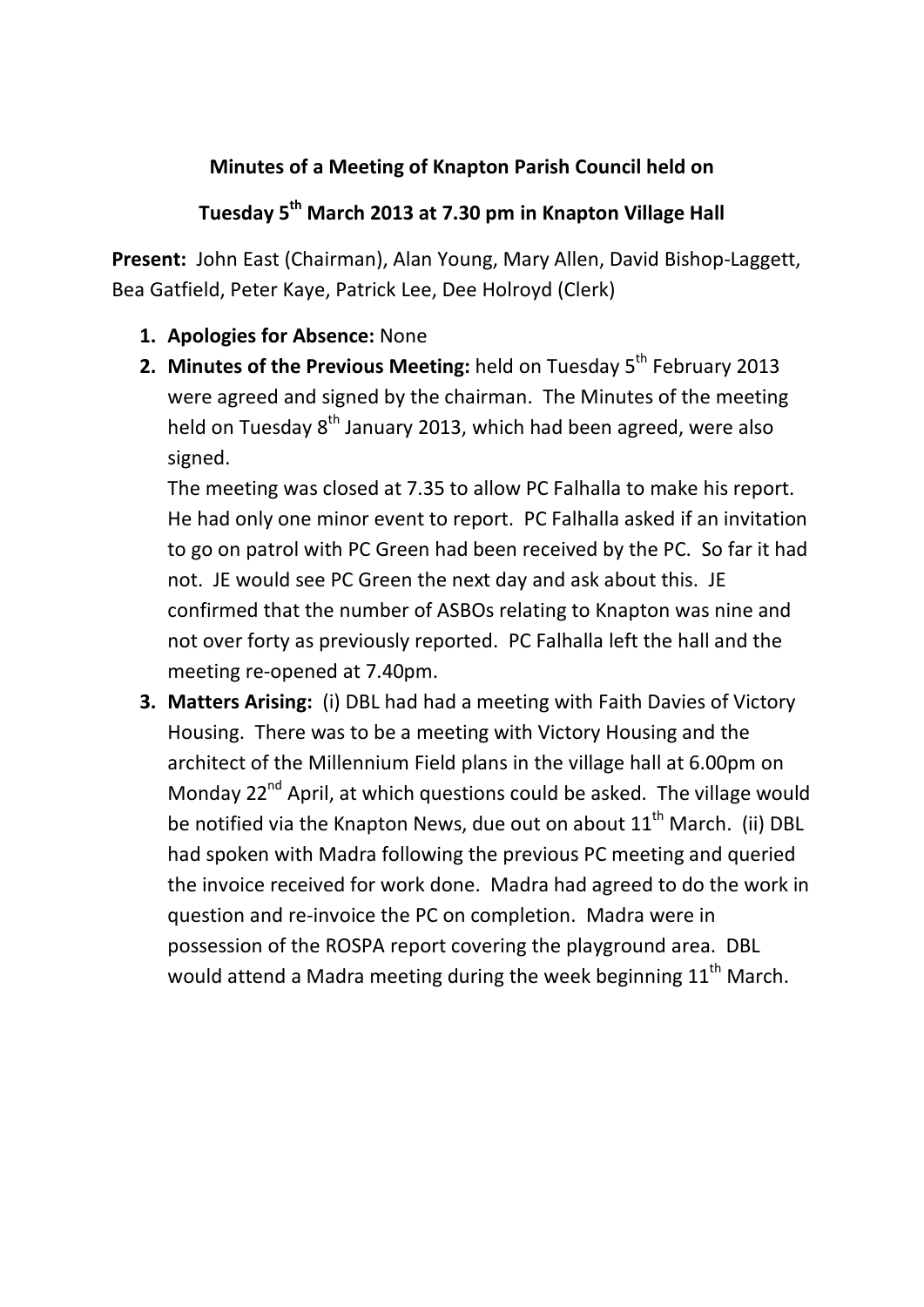**4. Finance:** There was a balance of £3253 once current bills had been paid. Two grit bins had been bought, both currently situated in Lawn Close. It was agreed that one of these should be moved to Hall Lane where it could be situated on private land immediately beside the road. JE would move the bin and once in place DH would notify Highways. The remaining bin would be outside No 6 Lawn Close where it would not obstruct the footpath.

**5. Correspondence:** (i) A newspaper article about new footpaths was circulated. BG asked what the hold up on the footpath to Mundesley was. This was funding. The chairman closed the meeting at 8.00 to allow Graham Jones to report that he had been looking into the footpath question and would bring information on this to the next PC meeting. He suggested Mundesley could be asked to share the cost. The footpath was necessary especially for safety reasons with the new housing coming, although some members of the PC did not think it would get much use. **Footpath to go on** the next agenda. The meeting re-opened.

PK reminded the meeting that previously correspondence received had been circulated by the clerk so all PC members could see it well before the meeting and any comments they wished to make could be recorded on an enclosed form with the correspondence. DH to set this up.

**6. Madra Lease:** JE pointed out that this had been ongoing for a long time. PK was concerned about costs to the PC of taking the land back and being responsible for the upkeep. He suggested a rolling lease on an annual basis. A simpler lease needed to be drawn up. PL was concerned about who was in charge at Madra. There are seven trustees. AY said there had been complaints about excessive noise and prolonged mowing of the land, particularly on Sundays and during evenings. Restrictions could be included in a new lease, but would be hard to enforce. PK suggested leasing the land to one of the clubs which currently used it. The Madra lease to go on the next agenda.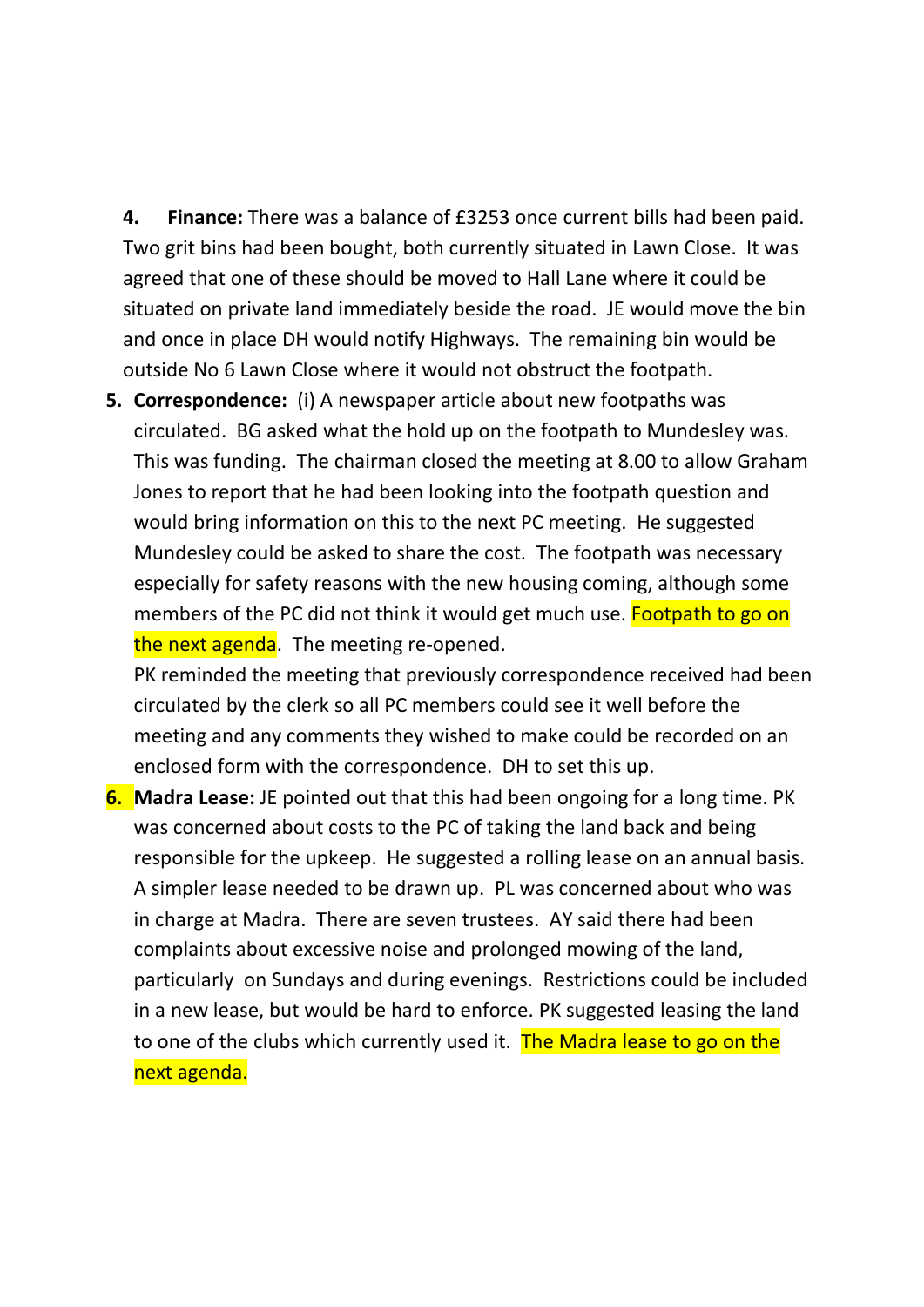**7. Any Other Business:** (ii) PL had received a complaint about the state of the footpath leading from the Railway House to the Edinthorpe Road. Andrew Claydon would put this right the following day. PL had also received a complaint about speeding lorries in The Street heading for the electricity sub-station undergoing construction. It was thought that The Street was not the official access to the site and, while the work would not last, JE would visit the following day to ask for visiting lorries to slow down.

## **8. Date of next Meeing:** Tuesday 2<sup>nd</sup> April.

There being no other business, the meeting closed at 8.25. The meeting briefly re-opened at 8.30. PK proposed and MA seconded that three cheques be signed.